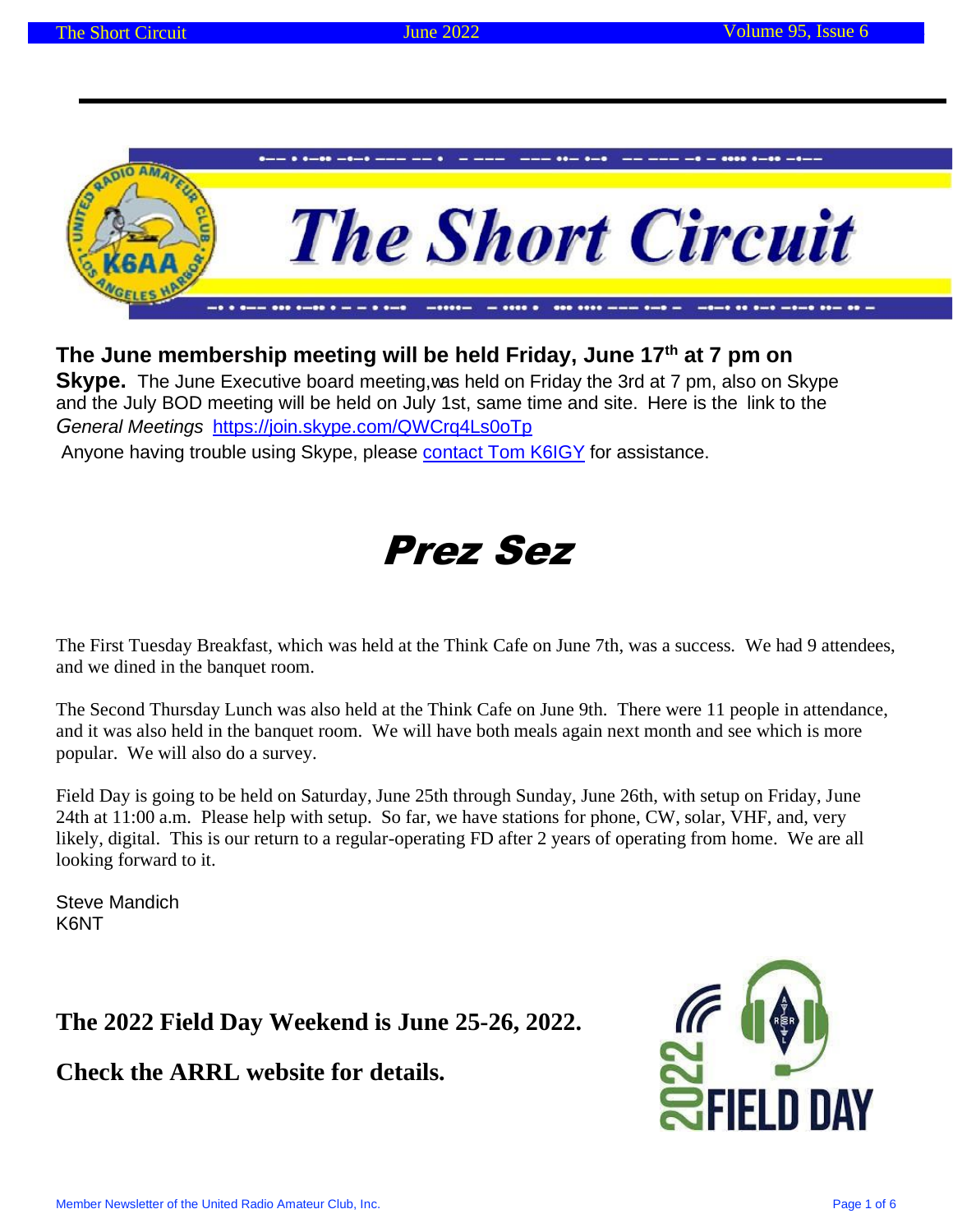









*Another* **Update on the K6AA station at the Maritime Museum**

**As of now, the LAMM is NOT going to re-open its second floor (including our station area) until approximately mid-June, 2022…**

### **now that it's mid-June, that date is slipping also: we will keep you informed of opening dates!!**

During construction activities at the Museum, a lot of equipment belonging to the museum was moved for storage into the station footprint. When they give us the word that we can get back in, we are going to have to recheck not only the radio equipment, but also all the wiring and antenna connections to ensure that the work done in the area did not disconnect or re-direct any of our wiring.

When the museum re-opens, we are re-committing to manning the station whenever the museum is open. Just as a point of information, the new hours are five days a week instead of six and 5 hours a day instead of 7.

If you are interested in joining us at the station and the museum, please contact Scotty at [k6znl@arrl.net](mailto:k6znl@arrl.net) or (310) 748-3046.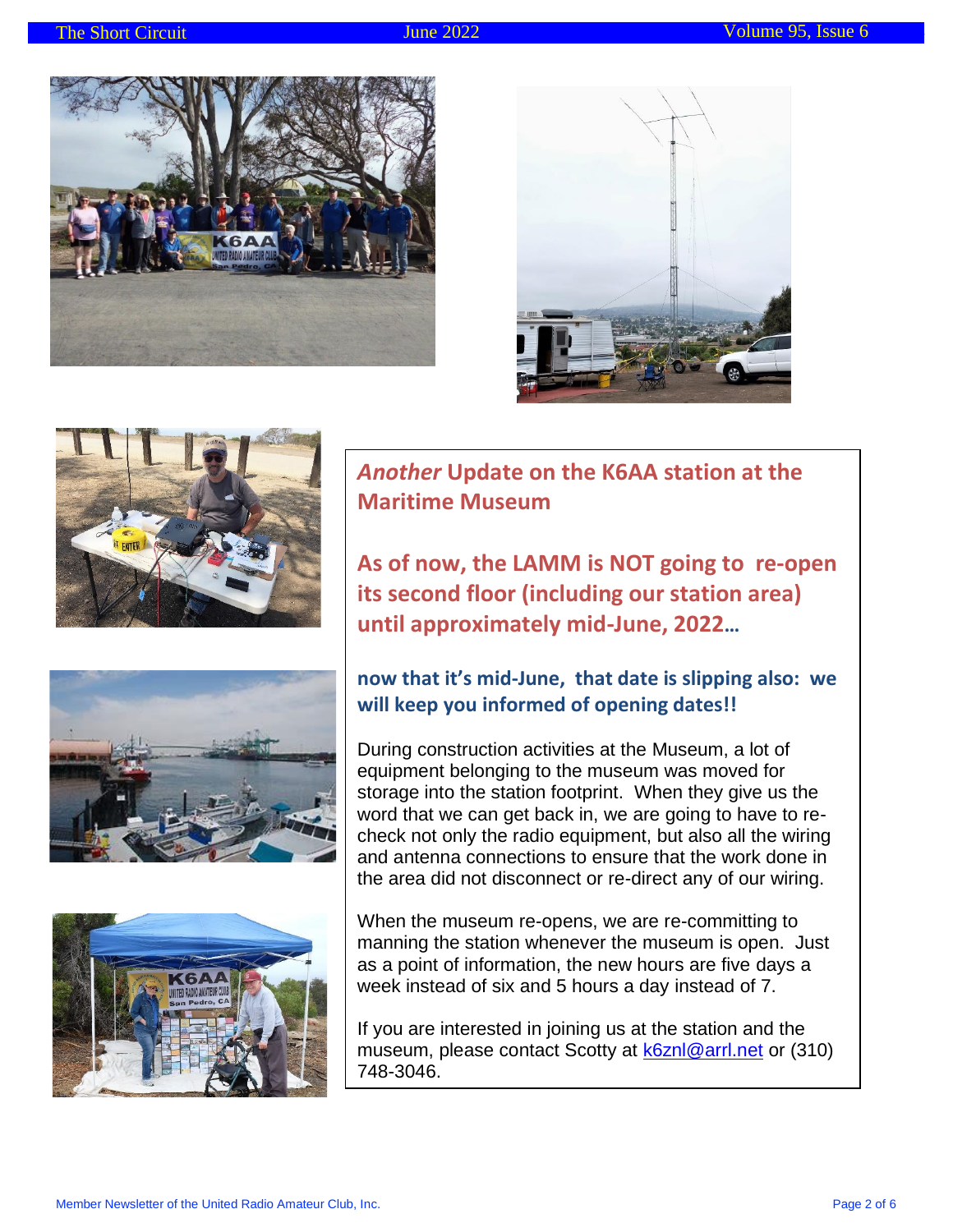



| $\sim$ June 2022 $\sim$                          |            |                                                                                                                                          |            |                                                    |                                               |                                                    |
|--------------------------------------------------|------------|------------------------------------------------------------------------------------------------------------------------------------------|------------|----------------------------------------------------|-----------------------------------------------|----------------------------------------------------|
| <b>Sun</b>                                       | <b>Mon</b> | <b>Tue</b>                                                                                                                               | <b>Wed</b> | <b>Thu</b>                                         | <b>Fri</b>                                    | Sat                                                |
|                                                  |            |                                                                                                                                          |            | 2                                                  | <b>URAC BOD</b><br>meeting, 7 pm,<br>skype    | Mon                                                |
| 5                                                | 6          | 7 URAC Breakfast, 9 am 8<br>Think Café, San Pedro,<br><b>URAC 2 meter</b><br>Roundtable, W6MEP<br>Repeater: 147.240<br>+600, PL of 67 Hz |            | 9 URAC Lunch, 1:30<br>pm, Think Café, San<br>Pedro | 10                                            | 11                                                 |
| 12                                               | 13         | 14 Flag Day URAC $ 15 $<br>2 meter Roundtable,<br><b>W6MEP Repeater:</b><br>147.240 +600, PL of 67<br>Hz                                 |            | 16                                                 | 17 URAC Membership 18<br>meeting, SKYPE, 7 pm |                                                    |
| 19 Father's Day                                  | 20         | 21 Summer<br>Solstice URAC 2<br>meter Roundtable,<br><b>W6MEP Repeater:</b><br>147.240 +600, PL of 67<br>Hz.                             | 22         | 23                                                 | 24                                            | 25 ARRL Field<br><b>E III</b><br>SFIELD DAY<br>IDa |
| <b>26 ARRL Field</b><br>Day<br><b>EFIELD DAY</b> | 27         | 28 URAC 2 meter<br>Roundtable, W6MEP<br>Repeater: 147.240<br>+600, PL of 67 Hz                                                           | 29         | 30                                                 |                                               |                                                    |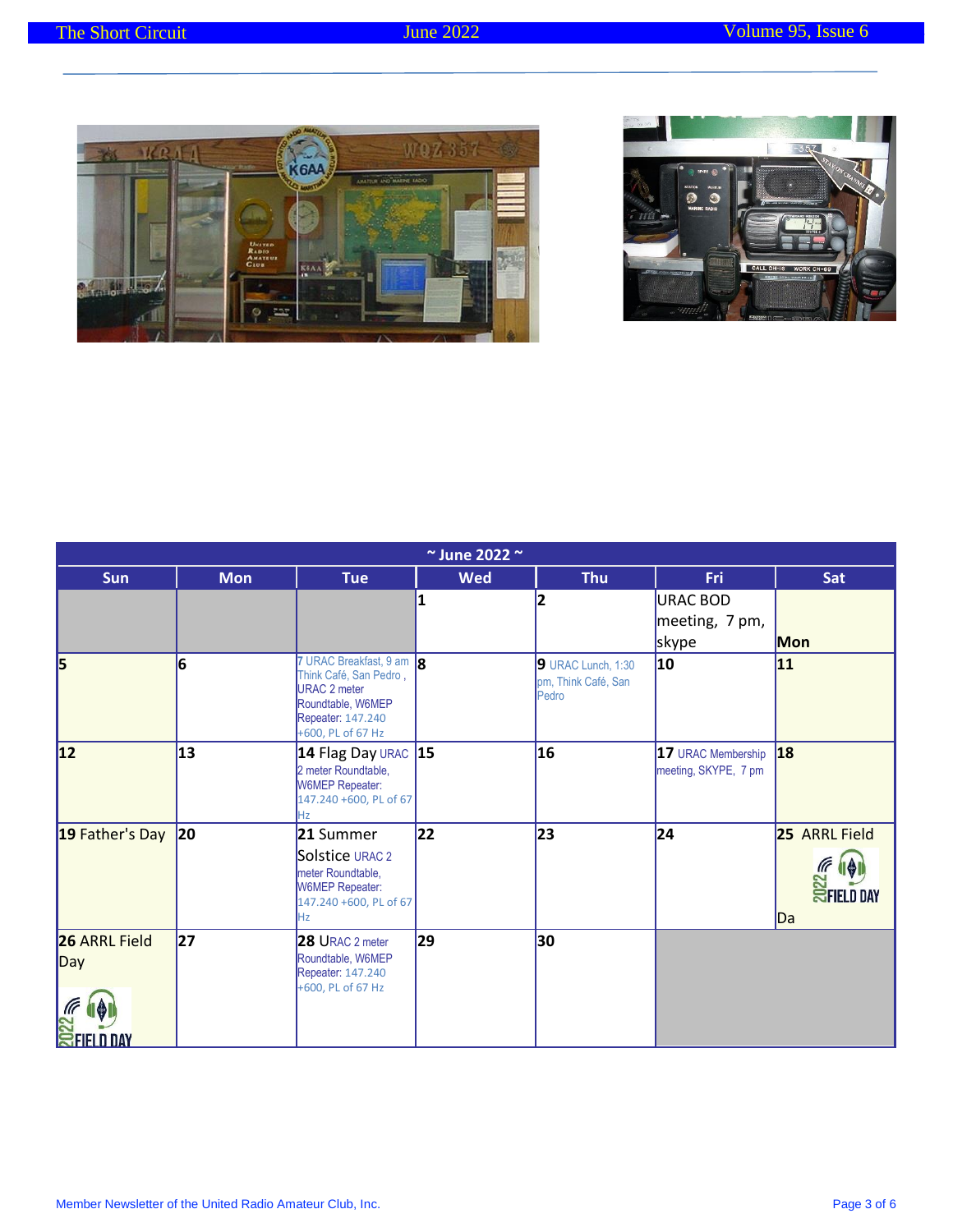| $\approx$ July 2022 $\approx$ |                                                |                                                                                                                                            |            |                                                     |                                                          |            |
|-------------------------------|------------------------------------------------|--------------------------------------------------------------------------------------------------------------------------------------------|------------|-----------------------------------------------------|----------------------------------------------------------|------------|
| <b>Sun</b>                    | <b>Mon</b>                                     | <b>Tue</b>                                                                                                                                 | <b>Wed</b> | <b>Thu</b>                                          | Fri                                                      | <b>Sat</b> |
|                               |                                                |                                                                                                                                            |            |                                                     | HAPP<br>1 Canada Day<br>URAC BOD meeting,<br>SKYPE, 7 pm | 2          |
| $\overline{\mathbf{3}}$       | l4<br><b>JULY</b><br>基件<br><b>INDEPENDENCE</b> | 5 URAC 2 meter<br>Roundtable, W6MEP<br>Repeater: 147.240<br>$+600,$<br><b>URAC Breakfast, 9 am</b><br>Think Café, San Pedro<br>PL of 67 Hz | 6          | 7                                                   | 8                                                        | 9          |
| 10                            | 11                                             | 12 URAC 2 meter<br>Roundtable, W6MEP<br>Repeater: 147.240<br>+600, PL of 67 Hz                                                             | 13         | 14 URAC lunch:<br>Think Café, San<br>Pedro, 1:30 pm | 15 URAC Membership 16<br>meeting, SKYPE, 7 pm            |            |
| 17                            | 18                                             | 19 URAC 2 meter<br>Roundtable, W6MEP<br>Repeater: 147.240<br>+600, PL of 67 Hz                                                             | 20         | 21                                                  | 22                                                       | 23         |
| 24                            | 25                                             | 26 URAC 2 meter<br>Roundtable, W6MEP<br>Repeater: 147.240<br>+600, PL of 67 Hz                                                             | 27         | 28                                                  | 29                                                       | 30         |
| 31                            |                                                |                                                                                                                                            |            |                                                     |                                                          |            |

## *2021 URAC Executive Board*

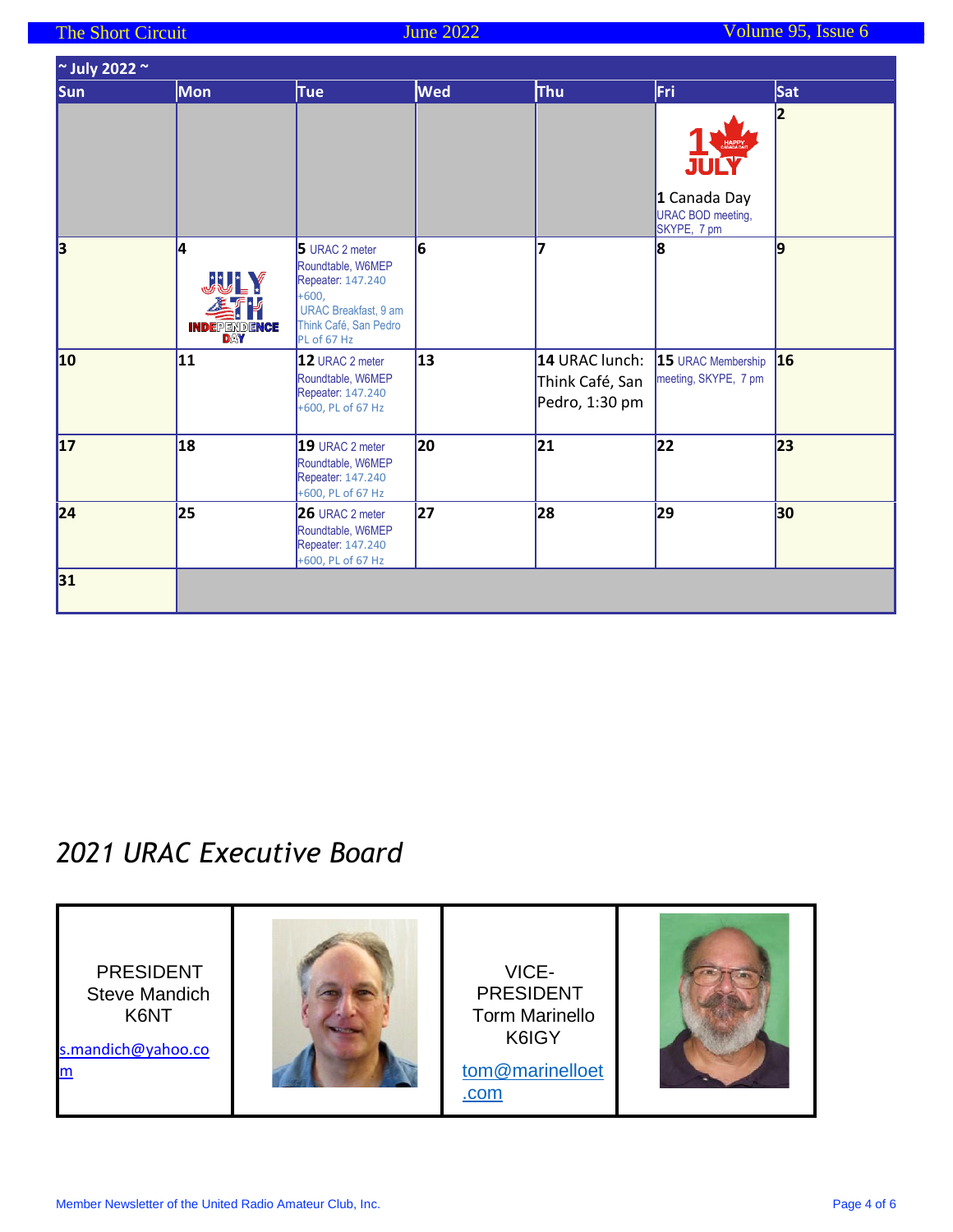|  | <b>The Short Circuit</b> |  |
|--|--------------------------|--|

 $\blacksquare$ 

| <b>SECRETARY</b><br><b>Treva Forister</b><br>N6HMS<br>n6hms@k6aa.org               | <b>TREASURER</b><br><b>Gary Forister</b><br>N6HMR<br>n6hmr@k6aa.org                |                                                                     |
|------------------------------------------------------------------------------------|------------------------------------------------------------------------------------|---------------------------------------------------------------------|
| <b>DIRECTOR</b><br><b>Bill Carter</b><br>W6AJ<br>w6aj@arrl.net                     | <b>DIRECTOR</b><br><b>Scotty Butler</b><br>K6ZNL<br>butleal@aol.com                |                                                                     |
| <b>DIRECTOR</b><br><b>Thomas Ciezki</b><br>KN6IPZ<br>Thomas.r.ciezki@g<br>mail.com | <b>DIRECTOR</b><br>Martin Hochman<br>N6UB<br>Martin.b.hochman@<br>uss.net          |                                                                     |
| PAST-<br><b>PRESIDNT</b><br>Doug Dowds<br>W6HB<br>W6HB@aol.com                     | <b>NEWSLETTER</b><br>Publisher<br><b>Scotty Butler</b><br>K6ZNL<br>butleal@aol.com | <b>WEBMASTER</b><br><b>Tom Marinello</b><br>K6IGY<br>k6igy@k6aa.org |